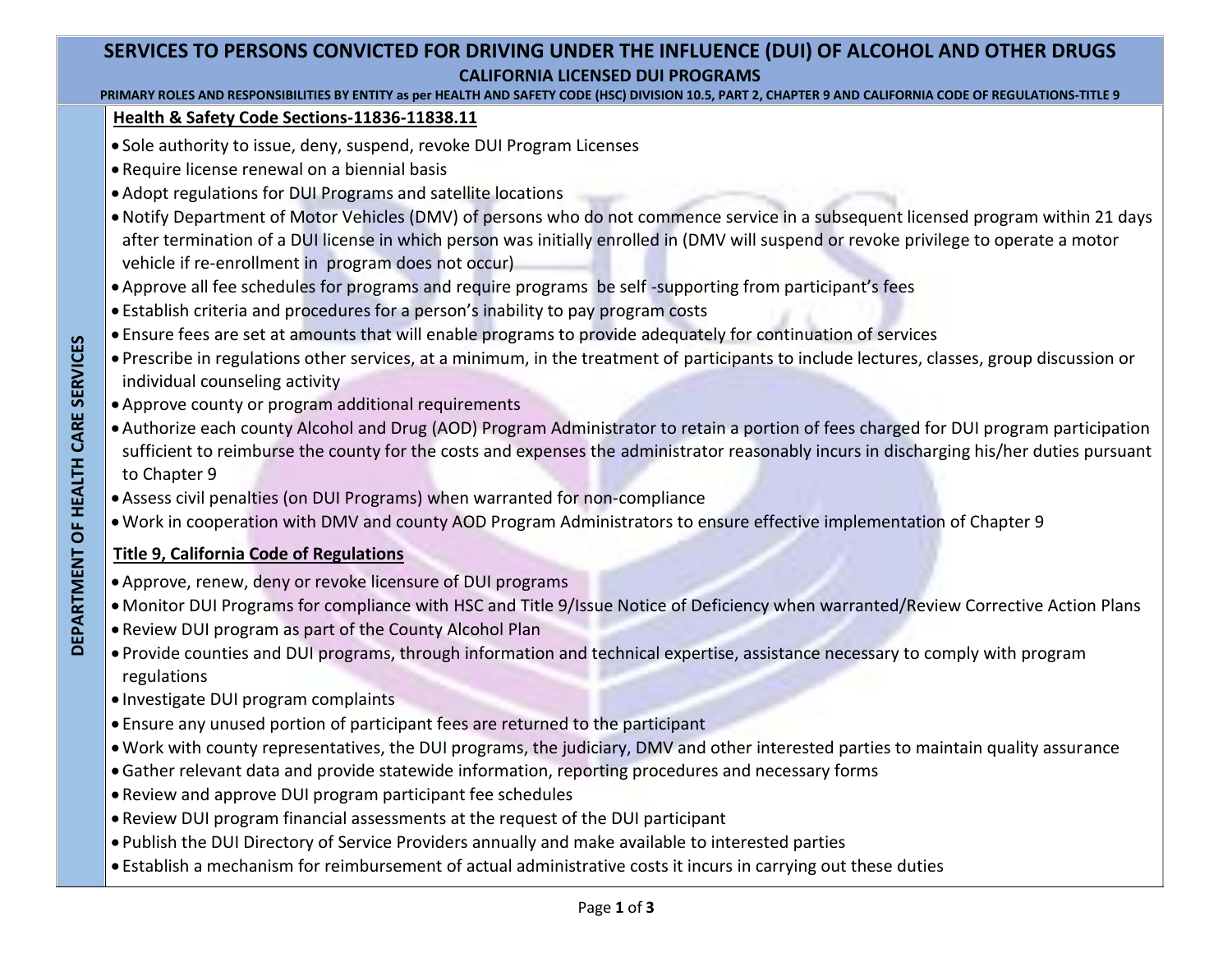### **Health & Safety Code Sections (HSC) 11836-11838.11**

- Determine ability to establish a DUI program either public or private (Program authorized by county and licensed by Department)
- Review DUI program application and provide Board of Supervisor (BOS) recommendation for DUI program licensure
- Make provision for persons with documentation for inability to pay program costs
- Make recommendation (approve/deny) to the Department for DUI program fee increase requests
- Approve requests for 30 month programs based on confirmation applicant is capable and fiscal integrity is maintained by program
- Request Department approval for additional county requirements (self-help groups, victim impact panels)
- Responsible for assuring programmatic and fiscal integrity of DUI programs
- Monitor DUI programs within county at least once-every 6 months (coordinate with state licensing review when possible)
- Prepare and submit to the Department and DUI program a written report of findings regarding compliance with statute and regulations
- Inform the BOS if program is not meeting regulatory requirements and notify Department in writing
- Submit a description of each licensed program as part of the county plan
- May not use funds allocated by Department however, BOS may authorize use of other funds for any purpose set forth in Chapter 9

# **Title 9, California Code of Regulations**

- Monitor DUI programs to ensure compliance/notify Department when not in compliance with statute or regulations
- Review new DUI program application requests or proposed changes in the approved plan of operation and forward to the Department following BOS approval
- Approve satellite operation requests and forward to Department for approval/licensure
- May assess up to five percent of gross program revenue per annum for administration and monitoring of the DUI program/upon Department approval, may exceed five percent
- Monitor to ensure service providers do not utilize participant fees for purposes other than DUI program activities with exception of allowable surplus (county run programs included)
- Provide current county general assistance benefit level (upon DUI program request) at least once a year on or before July 1
- Review and recommend approval/denial of DUI program fees and additional fees contained in the initial application
- Assure each DUI program makes provision for persons who cannot afford to pay program participation fees
- Carry out liaison activities with the courts, the county probation department, DUI programs, and interested parties at the county level
- Develop and insure the implementation of a court referral system
- Establish a mechanism for reimbursement from client fees of reasonable county costs which are incurred
- May mandate additional requirements, beyond the scope of program services only if the county has received prior approval to do so from the Department (from approved list)
- Require each program in the county to mandate the same additional county requirements for every participant